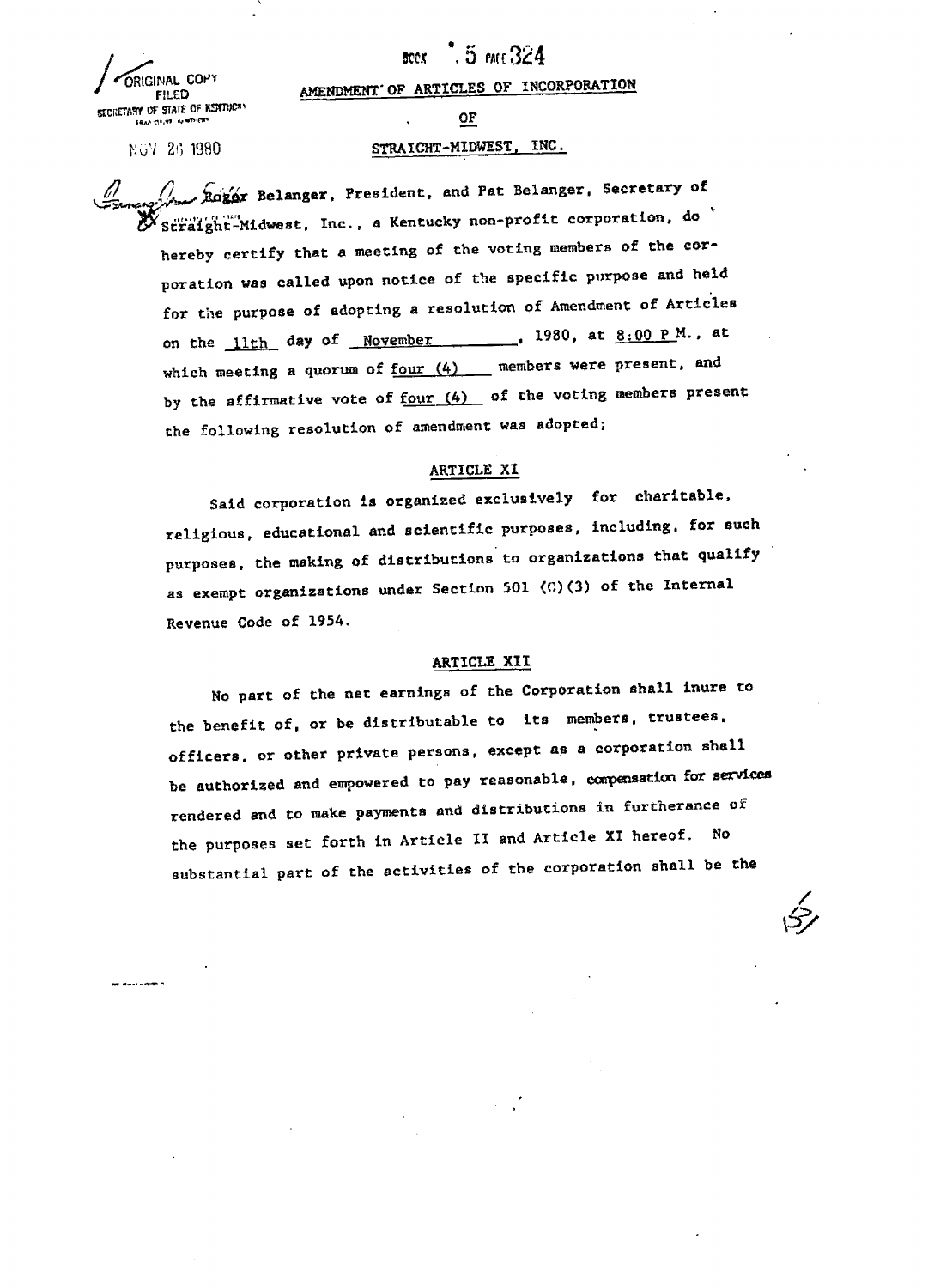# $B$ aak 5 part  $325$

carrying on of propaganda, or otherwise attempting.to influence legislation, and the corporation shall not participate in, or intervene in (including the publishing or distribution of statements) any political campaign on behalf of any candidate for public  $\delta$  office.

Notwithstanding any other provision of these Articles, the corporation shall not carry on any other activities not permitted to be carried on (a) by corporation exempt from federal income tax under Section 501 (C)(3) of the Internal Revenue Code of 1954, or (b) by corporation, contributions to which are deductible under Section 170 (C)(2) of the Internal Revenue Code of 1954.

## ARTICLE XIII

Upon the dissolution of the corporation, the Board of Directors shall, after payment or making provision for the payment of all of the liabilities of the corporation, dispose of all of the assets of the corporation exclusively for the purposes of the corporation in such a manner, or to such organization or organizations organized and operated exclusively .for charitable, educational, religious, or scientific purposes that shall at the time qualify as an exempt organization or organizations under Section 501 (C)(3) of the Internal Revenue Code of 1954, as the Board of Directors shall determine. Any such assets not so disposed of shall be disposed of by the Court of Common Pleaa of the County in which the principal office of the corporation is then located, exclusively for such purposes or to such organization or organizations, as said Court shall determine, which are organized and operated exclusively for such purposes.

-2-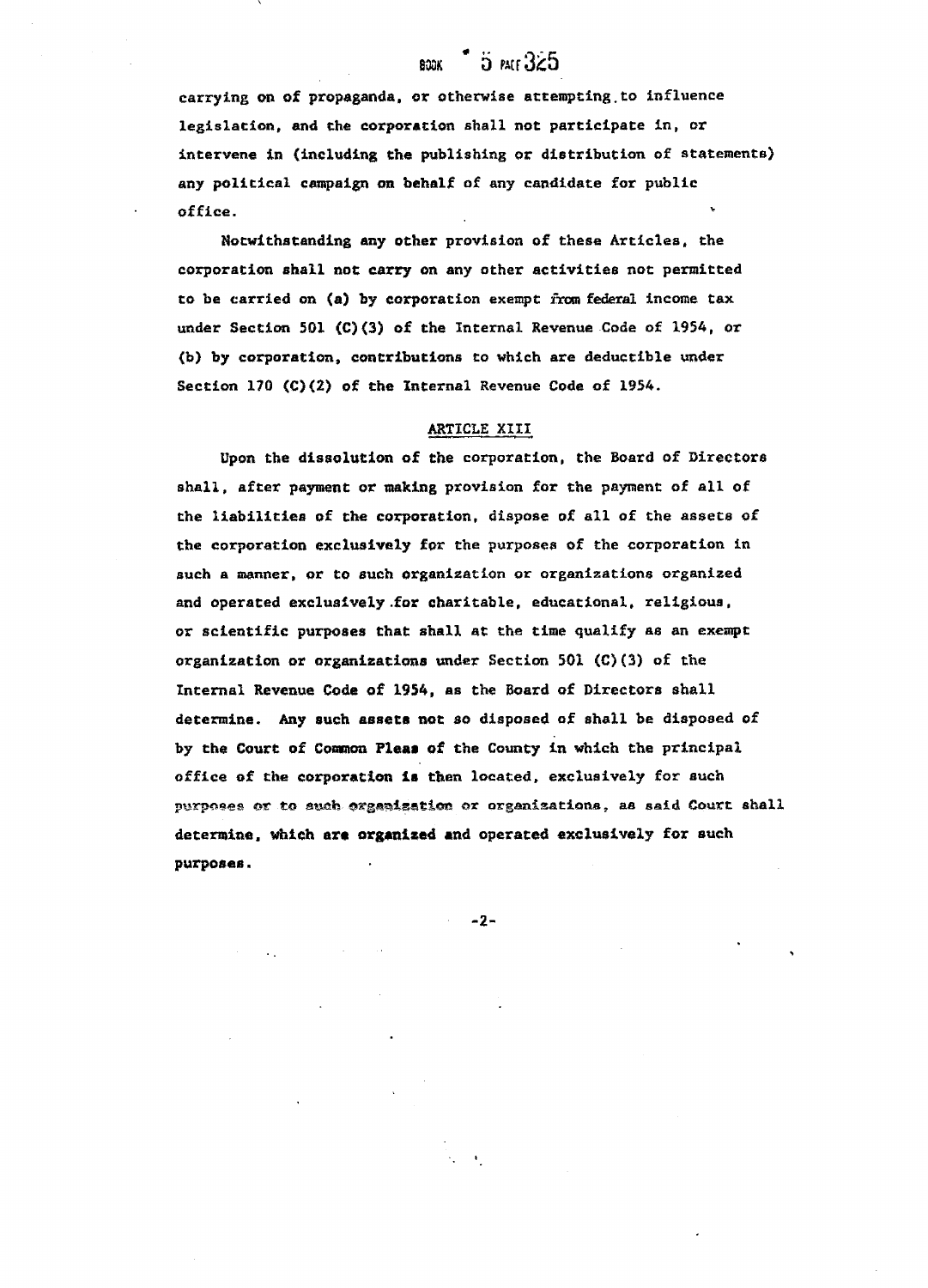#### 5 PACE 326 830K

IN WITNESS WHEREOF, said Roger Belanger, President, and Pat Belanger, Secretary, of Straight-Midwest, Inc., acting for and on  $2^{\frac{1}{n}}$ behalf of said corporation, have subscribed their names this  $f_2$ day of November, 1980.

PRESIDENT: dlit **ROGER!** LANGER

SECRETARY:

PAT BEIANGER

COMMONWEALTH OP KENTUCKY

COUNTY OF BOONE

Acknowledged, subscribed and sworn to before me this  $\Box$ day of November, 1980.

**NOTARY PUBLIC** アストグ My Comm. Expires:

This Amendment of Articles of Incorporation was prepared by.

"30HN A.\BERGER Busald, Funk, 20vely & Berger, PSC 226 Main Street, P.O. Wox 845 , Kentucky &1042

-3-